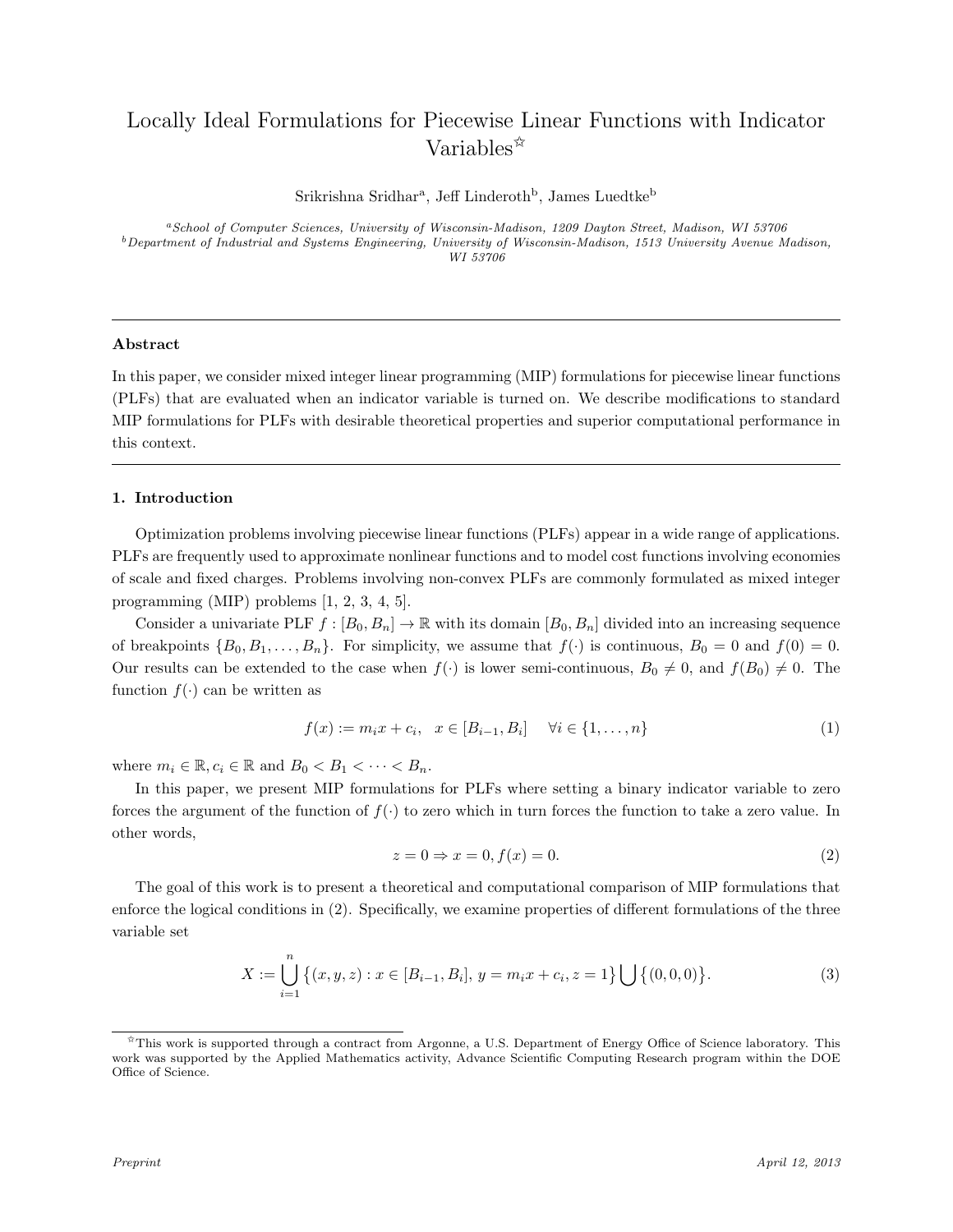In some applications, notably those where the PLF appears in a minimization objective, the relevant set to study has the variable y constrained to lie in the epigraph of a convex function. We denote  $X^{\geq}$  as the set where the equality relationship in (3) is replaced with  $y \geq m_i x + c_i$ .

Methods for modeling PLFs include specially ordered sets of type II (SOS2) [1], the incremental model, or delta method (Delta) [2], the multiple choice model (MCM) [6], the convex combination (CC) model [3], the disaggregated convex combination model (DCC) [7], and approaches that require only logarithmically many binary variables [8]. Table 1 lists several applications in the literature that have modeled PLFs using these well-known methods in conjunction with variable upper bound constraints of the form

$$
x \le B_n z \tag{4}
$$

to enforce the logical on-off condition (2).

| Table 1: Applications Using PLFs with Indicator Variables |                                  |                   |  |  |  |
|-----------------------------------------------------------|----------------------------------|-------------------|--|--|--|
| Ref.                                                      | Application                      | Model             |  |  |  |
| $\left[ 9 \right]$                                        | Gas network optimization         | SO <sub>S</sub> 2 |  |  |  |
| [10]                                                      | Transmissions expansion planning | Delta             |  |  |  |
| $[11]$                                                    | Oil field development            | CC                |  |  |  |
| [12]                                                      | Thermal unit commitment          | Delta.            |  |  |  |
| $[13]$                                                    | Sales resource allocation        | <b>MCM</b>        |  |  |  |

In this work, we propose a simple modeling artifice for PLFs that also enforces the logical condition (2), and we demonstrate its desirable theoretical and computational properties. We start by describing the idea using SOS2 to model a PLF as

$$
x = \sum_{i=0}^{n} \lambda_i B_i, \quad y = \sum_{i=0}^{n} \lambda_i F_i \quad 1 = \sum_{i=0}^{n} \lambda_i, \quad \lambda := \left\{ \lambda_i \in \mathbb{R}_+ : \forall i \in \{0, \dots, n\} \right\} \text{ is SOS2.}
$$
 (5)

In this formulation, the function  $f(\cdot)$  and its argument x are expressed as convex combinations of breakpoints  $\mathcal{B} := \{B_0 \dots B_n\}$  and their corresponding function evaluations  $\{F_0 \dots F_n\}$  where  $F_i := f(B_i) = m_i B_i + c_i$ . The formulation introduces a non-negative set of variables  $\lambda \in \mathbb{R}^{n+1}$  that satisfy the SOS2 property—at most two of the variables can be positive, and if two variables are positive then they must be consecutive in the ordered set. Most modern general purpose MIP solvers enforce the SOS2 condition algorithmically by branching [1].

Using variable upper bound constraints (4) to enforce the logical condition (2) has two problems. First, the use of "bigM" constraints may considerably weaken the LP relaxation of the MIP formulation. Second, the model introduces an additional constraint  $x \leq B_n z$ .

We propose the following simple strengthening that replaces  $x \leq B_n z$  and  $\sum_{i=0}^n \lambda_i = 1$  with

$$
\sum_{i=0}^{n} \lambda_i = z.
$$
\n(6)

Setting the binary variable  $z = 0$  in (6) forces  $\lambda_i = 0$   $\forall i \in \{0, ..., n\}$ , which in turn forces forces the function to take a zero value. If the binary variable  $z = 1$ , then  $\sum_{i=0}^{n} \lambda_i = 1$ , which reduces to (5). We show in Section 2.1 that a formulation using (6) has the desirable property of being *locally ideal*, while one that uses  $x \leq B_n z$  does not.

In Section 2, we also show how to strengthen MIP formulations of  $X$  that use the incremental model, the multiple choice model, the convex combination model, the disaggregated convex combination model, and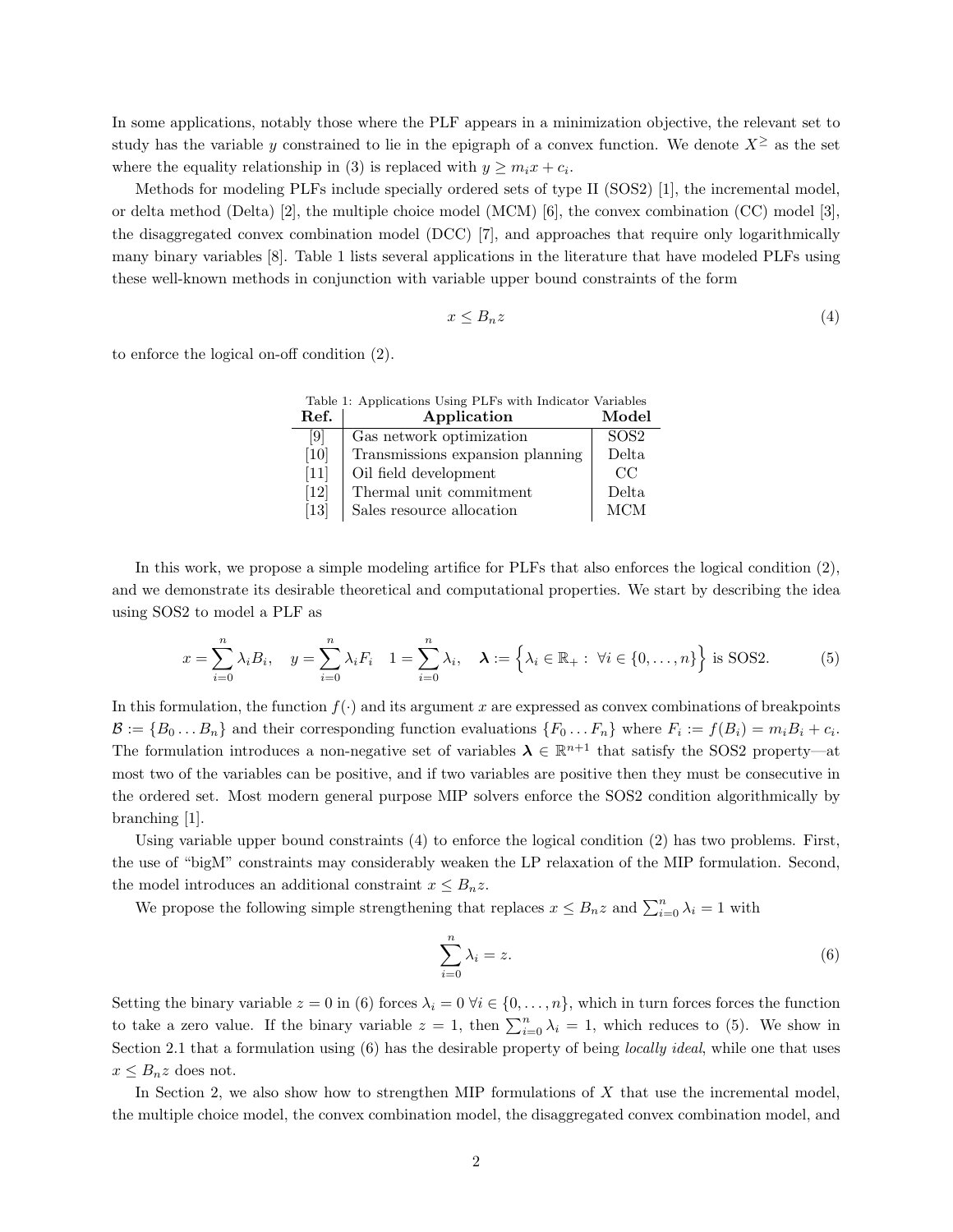logarithmic models to model the PLF. Therefore, this formulation strengthening technique could be directly applied to all of the applications listed in Table 1. In all cases, we show that our model retains the desirable theoretical property of the underlying PLF modeling method, either idealness or sharpness, but using a variable upper bound constraint  $x \leq B_n z$  destroys the property. Borghetti et al. [14] created a formulation of X that employed the strengthening techniques we describe. They used the convex combination method to model the PLFs which does not have the locally ideal property [5]. In the case that the PLFs are convex, we describe a connection between the formulation strengthening techniques we describe and the *perspective* reformulation [15].

We conclude with a computational study on a practical application to illustrate the benefits of the new formulations. In our experiments, we observed that our formulation computes optimal solutions on average 40 times faster.

# 2. Properties of MIP formulations

Padberg and Rijal [16] define a *locally ideal* MIP formulation as one where the vertices of its corresponding LP relaxation satisfy all required integrality conditions. Extending this definition, Croxton et al. [17] and Keha et al. [18] define a locally ideal SOS2 formulation as one whose LP relaxation has extreme points that all satisfying the SOS2 property. As shown by Vielma et al. [5], all commonly used MIP formulations of PLFs, except for the original convex combination (CC) model, are known to be locally ideal. In this section, we demonstrate the theoretical strength of proposed formulations for X that include the logical condition (2).

2.1. SOS2 Model

We consider the following two SOS2-based formulations for  $X$ :

$$
S_1 := \left\{ (x, y, \lambda, z) \in \mathbb{R} \times \mathbb{R} \times \mathbb{R}^{n+1} \times \{0, 1\} : \ x = \sum_{i=0}^n B_i \lambda_i, \ y = \sum_{i=0}^n F_i \lambda_i, \ 1 = \sum_{i=0}^n \lambda_i, \ x \le B_n z, \ \lambda \text{ is SOS2} \right\}
$$

$$
S_2 := \left\{ (x, y, \lambda, z) \in \mathbb{R} \times \mathbb{R} \times \mathbb{R}^{n+1} \times \{0, 1\} : \ x = \sum_{i=0}^n B_i \lambda_i, \ y = \sum_{i=0}^n F_i \lambda_i, \ z = \sum_{i=0}^n \lambda_i, \ \lambda \text{ is SOS2} \right\}
$$

where  $S_1$  is a standard SOS2 model for PLFs that uses the constraint (4), while formulation  $S_2$  uses the constraint (6) to model the logical condition (2). One can easily show that both  $S_1$  and  $S_2$  are valid formulations of X. In other words, for either  $T = S_1$  or  $T = S_2$ ,

$$
X = \Big\{ (x, y, z) : \exists \lambda \in [0, 1]^{n+1} \text{ s.t } (x, y, z, \lambda) \in T \Big\}.
$$

We use the standard definition of the *linear programming* (LP) relaxation of a model as the relaxation obtained by replacing integrality restrictions on variables with simple bound restrictions and by removing adjacency requirements for SOS2 variables. We now that prove that the formulation  $S_2$  is locally ideal while  $S_1$  is not.

**Theorem 1.** Formulation  $S_2$  is locally ideal.

*Proof.* The LP relaxation of  $S_2$  has  $n + 4$  variables, three equality constraints

$$
x = \sum_{i=0}^{n} B_i \lambda_i, \ y = \sum_{i=0}^{n} F_i \lambda_i, \ z = \sum_{i=0}^{n} \lambda_i,
$$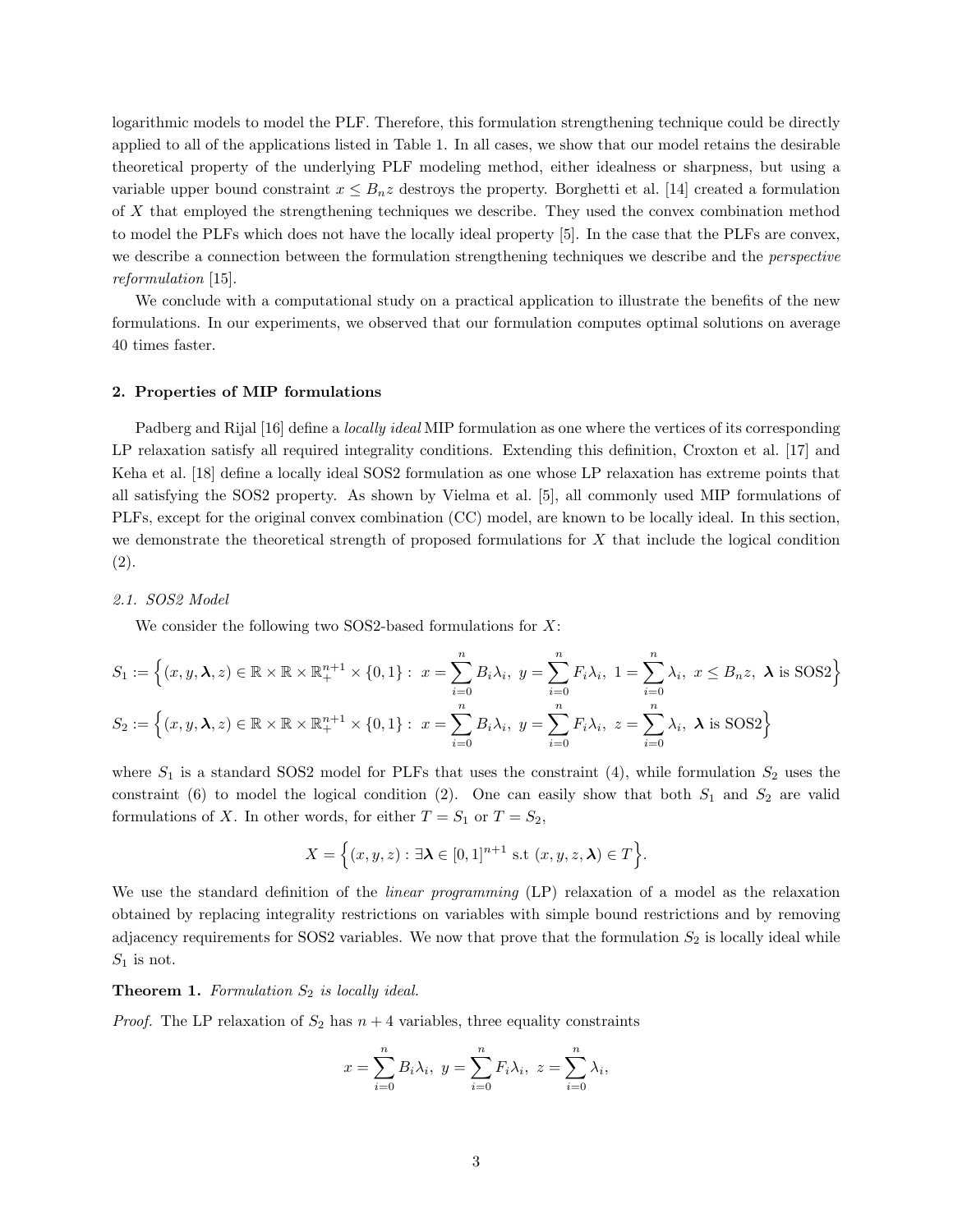and  $n + 2$  inequality constraints,  $z \le 1$  and  $\lambda_i \ge 0$   $\forall i = 0, 1, \ldots, n$ . Extreme points of the LP relxation of  $S_2$  have  $n+4$  binding constraints, which forces at least n variables from  $\lambda \in \mathbb{R}^{n+1}_+$  to be exactly equal to zero. Thus, the extreme points of the LP relaxation of  $S_2$  are

$$
\{(x = B_i, y = F_i, \lambda = B_i \vec{e}_i, z = 1) \forall i \in \{1, ..., n\}\} \bigcup (x = 0, y = 0, \lambda = \vec{0}, z = 0),
$$
 (7)

where  $\vec{e}_i$  are the n dimensional unit vectors. All points in (7) have  $z \in \{0, 1\}$  and satisfy the SOS2 properties for the  $\lambda$  variables. Hence,  $S_2$  is locally ideal. □

A point  $(x, y, \lambda, z)$  can only be an extreme point of the set

$$
P_2^{\geq}:=\Big\{(x,y,\pmb{\lambda},z)\in\mathbb{R}\times\mathbb{R}\times\mathbb{R}^{n+1}_+\times[0,1]:\ x=\sum_{i=0}^nB_i\lambda_i,\ y\geq\sum_{i=0}^nF_i\lambda_i,\ z=\sum_{i=0}^n\lambda_i\Big\}
$$

if  $y = \sum_{i=0}^{n} F_i \lambda_i$ . Therefore, the proof of Theorem 1 also establishes that expressing logical condition (2) using (6) also results in a locally ideal formulation of  $X^{\geq}$ . Similar logic applies in our subsequent proofs of the local idealness of other formulations of  $X$  (Theorems 4 and 6). In each case, our proposed modeling of the logical condition (2) also yields a locally ideal formulation of  $X^{\geq}$ .

### **Theorem 2.** Formulation  $S_1$  is not locally ideal.

*Proof.* Consider an instance with  $n = 3$ ,  $\mathbf{B} = \{0, \frac{1}{3}, \frac{2}{3}, 1\}$ , and  $\mathbf{F} = \{0, 4, 2, 3\}$ . The point  $\{x = \frac{1}{3}, y = 4, \lambda = \frac{1}{3}\}$  $(0, 1, 0, 0), z = \frac{1}{3}$  is feasible to the LP relaxation of  $S_1$  but not feasible for the LP relaxation of  $S_2$ . Since the LP relaxation of  $S_2$  is a subset of the LP relaxation of  $S_1$ ,  $S_1$  cannot be locally ideal.

 $\Box$ 

An interesting consequence of Theorem 1 is that when the PLF is convex, the application of the reformulation technique we suggest to the set  $X^{\geq}$  is equivalent to the *perspective reformulation* [15], a preprocessing technique for (convex) mixed integer nonlinear programs that have the logical indicator structure (2). If  $f(\cdot)$  is convex, then  $m_1 > m_2 > \ldots > m_n$ , and the perspective reformulation of  $X^{\geq}$  is

$$
P = \{(x, y, z) \in \mathbb{R}^2 \times [0, 1] : y \ge m_i x + c_i z \ \forall i \in \{1, ..., n\}, \ 0 \le x \le B_n z\},\
$$

where  $m_i := (F_i - F_{i-1})/(B_i - B_{i-1})$  and  $c_i := (F_{i-1} - B_{i-1}(F_i - F_{i-1})/(B_i - B_{i-1}))$ . Günlük and Linderoth [19] show that if  $f(\cdot)$  is convex, then  $P = \text{conv}(X^{\geq})$ . The formulation  $S_2$  is locally ideal, so  $P_2^{\geq}$  must also be a formulation that is similarly strong.

Corollary 3.  $Proj_{xyz}(P_2^{\geq}) = P = conv(X^{\geq})$ 

#### 2.2. Incremental Model

The incremental model introduces a set of non-negative variables  $\delta := {\delta_1, \ldots, \delta_n}$  to model the portion of each interval "filled" by the variable x. The interval  $i + 1$  can be filled  $(\delta_{i+1} > 0)$  only if the interval i is already filled  $(\delta_i = 1)$ . Unlike the SOS2 model, the incremental model specifically requires the introduction of binary variables  $b \in \{0,1\}^{n-1}$  to enforce the necessary ordering conditions. To model the on-off logical condition (2), the incremental model can be augmented with a variable upper bound constraint  $x \leq B_n z$ , resulting in a formulation

$$
\Delta_1 := \left\{ (x, y, \delta, z, \mathbf{b}) \in \mathbb{R} \times \mathbb{R} \times \mathbb{R}^n \times \{0, 1\} \times \{0, 1\}^{n-1} : x = \sum_{i=1}^n [B_i - B_{i-1}] \delta_i, y = \sum_{i=1}^n [F_i - F_{i-1}] \delta_i, x \le B_n z, \delta_1 \le 1, 0 \le \delta_n, \delta_{i+1} \le b_i \le \delta_i \ \forall i \in \{1, ..., n-1\} \right\}.
$$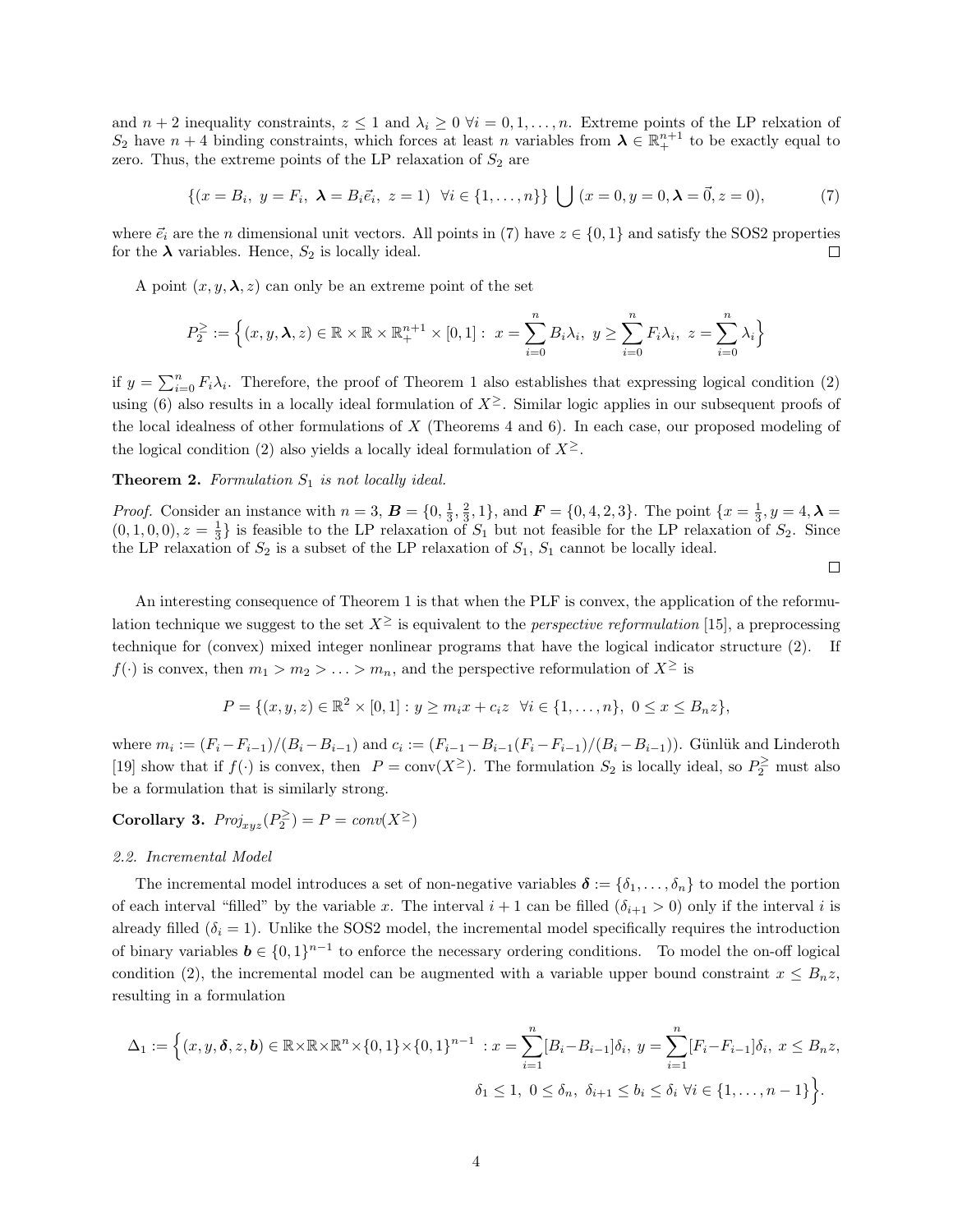Alternatively, the on-off condition can be enforced by replacing the constraint  $\delta_1 \leq 1$  with  $\delta_1 \leq z$ , yielding the formulation

$$
\Delta_2 := \Big\{ (x, y, \delta, z, \mathbf{b}) \in \mathbb{R} \times \mathbb{R} \times \mathbb{R}^n \times \{0, 1\} \times \{0, 1\}^{n-1} : x = \sum_{i=1}^n [B_i - B_{i-1}] \delta_i, y = \sum_{i=1}^n [F_i - F_{i-1}] \delta_i,
$$
  

$$
\delta_1 \le z, 0 \le \delta_n, \ \delta_{i+1} \le b_i \le \delta_i \ \forall i \in \{1, ..., n-1\} \Big\}.
$$

Incremental models that use  $\delta_1 \leq z$  are locally ideal, while those that use  $x \leq B_n z$  are not.

Theorem 4. Formulation  $\Delta_2$  is locally ideal.

*Proof.* The matrix for the constraint system in  $\Delta_2$ , ignoring the constraints defining x and y, is

$$
-\delta_1 + z \ge 0,
$$
  
\n
$$
\delta_i - b_i \ge 0 \quad \forall i \in \{1, ..., n-1\},
$$
  
\n
$$
-\delta_{i+1} + b_i \ge 0 \quad \forall i \in \{1, ..., n-1\},
$$
  
\n
$$
\delta_n \ge 0,
$$

which is a network matrix, and hence is totally unimodular. Thus all extreme points of the LP relaxation of  $\Delta_2$  naturally satisfy the requisite integrality properties.

Theorem 5. Formulation  $\Delta_1$  is not locally ideal.

*Proof.* Consider an instance with  $n = 3$ ,  $\mathbf{B} = \{0, \frac{1}{3}, \frac{2}{3}, 1\}$  and  $f(\mathbf{B}) = \{0, 4, 2, 3\}$ . The fractional point  ${x = \frac{1}{3}, y = 4, \delta = (1, 0, 0), z = \frac{1}{3}, b = (0, 0)}$  is feasible to the LP relaxation of  $\Delta_1$  but not feasible for the LP relaxation of  $\Delta_2$ .  $\Box$ 

#### 2.3. Multiple choice model

In the multiple choice model, a non-negative set of variables  $w := \{w_1, \ldots w_n\}$  and an additional set of binary variable  $\mathbf{b} := \{b_1, \ldots, b_n\}$  are introduced, with the logical implication that  $w_i = x$  if x is in the *i*th interval, and  $w_i = 0$  otherwise. Using a variable upper bound constraint to enforce the logical condition (2) with the multiple choice model gives the following formulation of  $X$ :

$$
M_1 := \Big\{ (x, y, \mathbf{w}, z, \mathbf{b}) \in \mathbb{R} \times \mathbb{R} \times \mathbb{R}^n \times \{0, 1\} \times \{0, 1\}^n : \sum_{i=1}^n w_i = x, \ y = \sum_{i=1}^n (m_i w_i + c_i b_i), \ x \leq B_n z, \\ \sum_{i=1}^n b_i = 1, \ B_{i-1} b_i \leq w_i \leq B_i b_i \ \forall i \in \{1, \dots, n\} \Big\}.
$$

Instead, the on-off condition can be formulated by replacing the constraints  $\sum_{i=1}^{n} b_i = 1$  with  $\sum_{i=1}^{n} b_i = z$ , yielding a formulation

$$
M_2 := \Big\{ (x, y, \mathbf{w}, z, \mathbf{b}) \in \mathbb{R} \times \mathbb{R} \times \mathbb{R}^n \times \{0, 1\} \times \{0, 1\}^n : \sum_{i=1}^n w_i = x, \ y = \sum_{i=1}^n (m_i w_i + c_i b_i),
$$
  

$$
\sum_{i=1}^n b_i = z, \ B_{i-1} b_i \leq w_i \leq B_i b_i \ \forall i \in \{1, ..., n\} \Big\}.
$$

## **Theorem 6.** Formulation  $M_2$  is locally ideal.

*Proof.* Following Balas [20], we write an extended formulation for the convex hull of the union of the  $n + 1$ polytopes  $X_0 = \{(0,0,0)\}, X_i = \{(x,y,z) : B_{i-1} \le x \le B_i, y = m_i x + c_i, z = 1\} \forall i \in \{1, ..., n\}$  as those

 $\Box$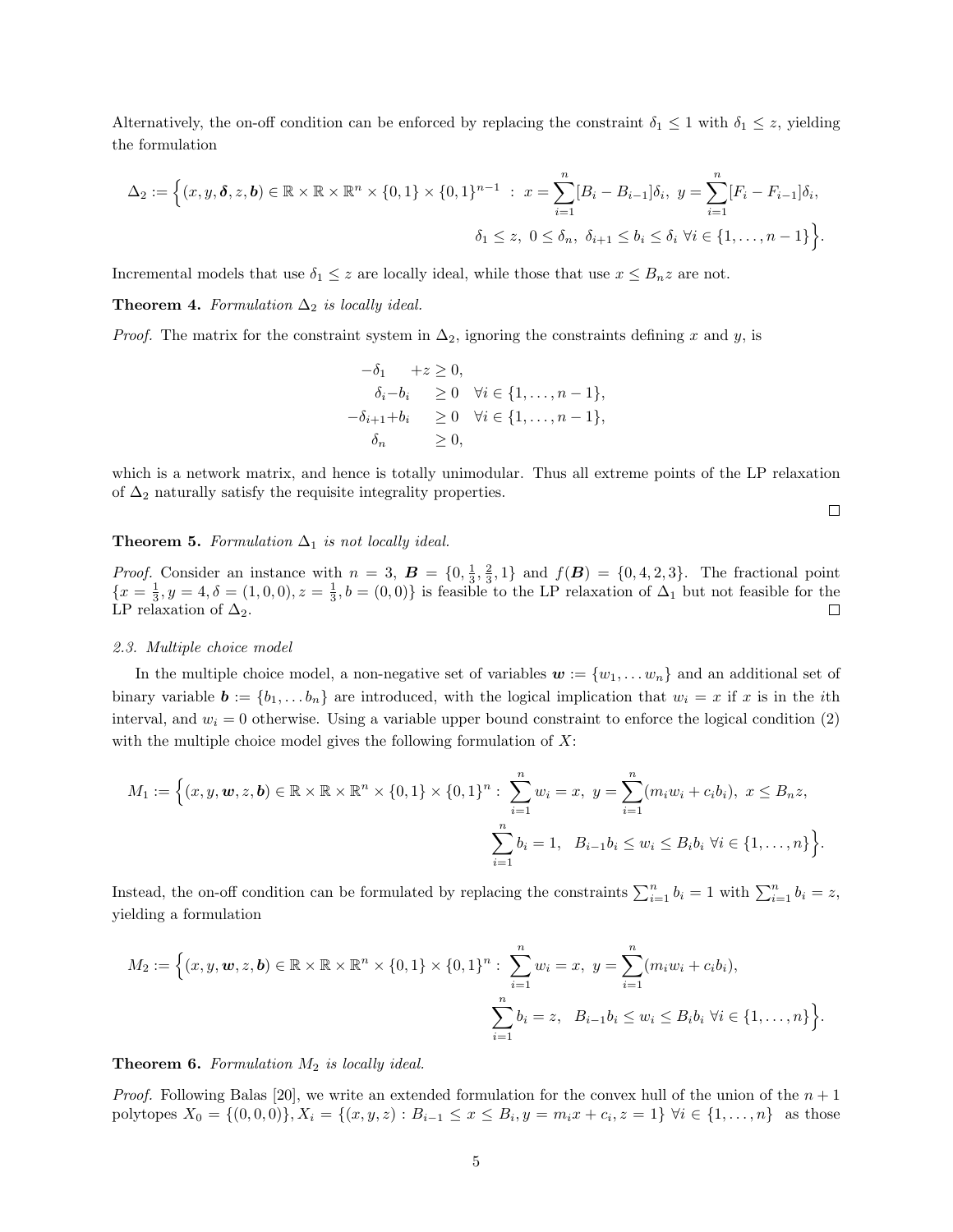$(x, y, z)$  for which there exist vectors  $\mathbf{w} = [w_0, \dots w_n], \mathbf{v} = [v_0, \dots v_n], \mathbf{u} = [u_0, \dots u_n], \mathbf{b} = [b_0, \dots b_n]$  such that the following inequality system is satisfied:

$$
x = \sum_{i=0}^{n} w_i, \ y = \sum_{i=0}^{n} v_i, \ z = \sum_{i=0}^{n} u_i, 1 = \sum_{i=0}^{n} b_i, w_0 = 0, \ v_0 = 0, \ u_0 = 0, b_i \ge 0 \ \forall i \in \{0, ..., n\}
$$

$$
B_{i-1}b_i \le w_i \le B_i b_i \quad \forall i \in \{1, ..., n\},
$$

$$
v_i = m_i w_i + c_i b_i \ \forall i \in \{1, ..., n\},
$$

$$
u_i = b_i \qquad \forall i \in \{1, ..., n\}.
$$

We can eliminate  $b_0, \mathbf{u}$ , and  $\mathbf{v}$  from this system to obtain

$$
x = \sum_{i=1}^{n} w_i, y = \sum_{i=1}^{n} (m_i w_i + c_i b_i), z = \sum_{i=1}^{n} b_i, z \le 1, b_i \ge 0, B_{i-1} b_i \le w_i \le B_i b_i \ \forall i \in \{1, ..., n\},
$$

 $\Box$ 

which is equivalent to the LP relaxation of  $M_2$ .

**Theorem 7.** Formulation  $M_1$  is not locally ideal.

*Proof.* Consider an instance with  $n = 3$ ,  $\mathbf{B} = \{0, \frac{1}{3}, \frac{2}{3}, 1\}$ , and  $f(\mathbf{B}) = \{0, 4, 2, 3\}$ . The point  $\{x = \frac{1}{3}, y = \frac{1}{3}\}$  $4, w = (0, \frac{1}{3}, 0), z = \frac{1}{3}, b = (0, 1, 0)$  is feasible to the linear programming relaxation of  $M_1$ , but not feasible for  $M_2$ .  $\Box$ 

## 2.4. Convex Combination Model

Another popular formulation for PLFs is the convex combination model, also known as the lambda method. The convex combination model uses continuous variables  $\lambda \in \mathbb{R}^{n+1}$  and binary variables  $b \in \{0,1\}^n$ . The continuous variables are used to express x and y in terms of the breakpoints  $B$  and function values  $F$ . The binary variables are used to enforce the adjacency condition that  $b_i = 1 \Rightarrow \lambda_j = 0, \forall j \notin \{i-1, i\}$ . Using a variable upper bound to model the logical on-off condition (2) in combination with the most commonly used convex combination model gives the following formulation of  $X$ :

$$
C_1 := \Big\{ (x, y, \lambda, z, b) \in \mathbb{R} \times \mathbb{R} \times \mathbb{R}^{n+1} \times \{0, 1\} \times \{0, 1\}^n : \ x = \sum_{i=0}^n \lambda_i B_i, \ y = \sum_{i=0}^n \lambda_i F_i, \ x \le B_n z, \ \sum_{i=0}^n \lambda_i = 1, \ X_0 \le b_1, \ \lambda_0 \le b_1, \ \lambda_n \le b_n, \ \lambda_i \le b_i + b_{i+1} \ \forall i \in \{1 \dots n-1\} \Big\}.
$$

Instead, the on-off condition can be directly imposed by replacing  $\sum_{i=1}^{n} b_i = 1$  and  $\sum_{i=0}^{n} \lambda_i = 1$  with the constraints  $\sum_{i=1}^{n} b_i = \sum_{i=0}^{n} \lambda_i = z$ . This gives the following formulation of X:

$$
C_2 := \Big\{ (x, y, \lambda, z, b) \in \mathbb{R} \times \mathbb{R} \times \mathbb{R}^{n+1}_+ \times \{0, 1\} \times \{0, 1\}^n : x = \sum_{i=0}^n \lambda_i B_i, y = \sum_{i=0}^n \lambda_i F_i, \sum_{i=0}^n \lambda_i = z, \sum_{i=1}^n b_i = z, \lambda_0 \le b_1, \lambda_n \le b_n, \lambda_i \le b_i + b_{i+1} \ \forall i \in \{1 \dots n-1\} \Big\}.
$$

It has been shown by Padberg [21] and Lee and Wilson [22] that the convex combination model that uses the constraints

$$
\lambda_0 \le b_1, \lambda_n \le b_n, \lambda_i \le b_i + b_{i+1} \ \forall i \in \{1 \dots n-1\}
$$
\n
$$
(8)
$$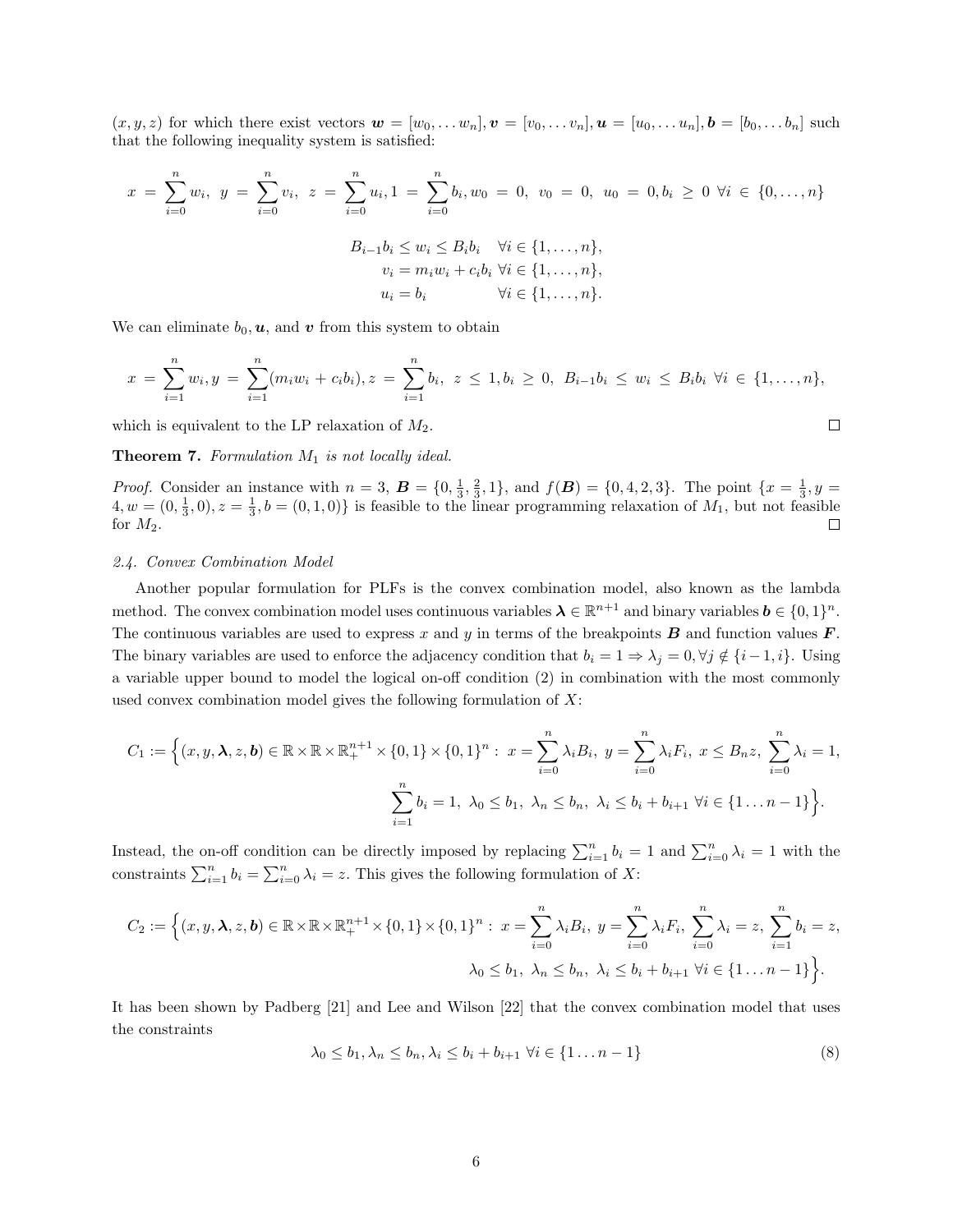to model adjacency is not locally ideal. Padberg [21] gives the following improved formulation of the adjacency conditions:

$$
\sum_{i=j}^{n} \lambda_i \le \sum_{i=j}^{n} b_i, \ \sum_{i=0}^{j-1} \lambda_i \le \sum_{i=1}^{j} b_i \ \forall j = 1, \dots, n,
$$

which does result in a locally ideal formulation of PLFs. However, in most presentations of the convex combination model in the literature [3, 14, 11, 23] the non-ideal formulation (8) is used.

The convex combination model with constraints (8) does not result in a formulation that is locally ideal, however it does satisfy *sharpness*, a slightly weaker desirable property. An extended MIP formulation of a convex set is sharp if the extreme points of the projection of the LP relaxation of the formulation to the original space of variables  $(x, y, z)$  in this case) satisfy integrality [6]. Vielma et al. [5] showed that the convex combination model that uses adjacency constraint  $(8)$  is sharp. We now show that the formulation  $C_2$  is sharp while  $C_1$  is not sharp.

#### **Theorem 8.** Formulation  $C_2$  is sharp.

*Proof.* Suppose that  $t = (x, y, \lambda, z, b)$  is an extreme point of the linear programming relaxation of  $C_2$  with  $0 < z < 1$ . For  $\epsilon > 0$  define the points  $t^+ = (x^+, y^+, \lambda^+, z^+, b^+)$  and  $t^- = (x^-, y^-, \lambda^-, z^-, b^-)$  as

$$
b_i^+ = (1 + \epsilon)b_i, \lambda_i^+ = (1 + \epsilon)\lambda_i, \ \forall i \in \{1, ..., n\}, z^+ = (1 + \epsilon)z, \ x^+ = \sum_{i=0}^n \lambda_i^+ B_i, \ y^+ = \sum_{i=0}^n \lambda_i^+ F_i
$$

$$
b_i^- = (1 - \epsilon)b_i, \lambda_i^- = (1 - \epsilon)\lambda_i, \ \forall i \in \{1, ..., n\}, z^- = (1 - \epsilon)z, \ x^- = \sum_{i=0}^n \lambda_i^- B_i, \ y^- = \sum_{i=0}^n \lambda_i^- F_i.
$$

For some  $\epsilon > 0$ , the points  $t^+, t^-$  are both feasible for the linear programming relaxation of  $C_2$ , and  $t = 0.5(t^+ + t^-)$ , so t must not have been an extreme point. П

#### **Theorem 9.** Formulation  $C_1$  is not sharp.

*Proof.* Consider an instance with  $n = 3$ ,  $\mathbf{B} = \{0, \frac{1}{3}, \frac{2}{3}, 1\}$ , and  $f(\mathbf{B}) = \{0, 4, 2, 3\}$ . One can verify that one of extreme points of the projection of the linear programming relaxation of  $C_1$  is  $\{x=\frac{1}{3}, y=4, z=\frac{1}{3}\}$ , which does not satisfy the required integrality constraint on z. П

# 2.5. Other formulations

The disaggregated convex combination model for PLFs uses two sets of non-negative variables  $\lambda :=$  $\{\lambda_i \,\forall i \in \{1,\ldots,n\}\}\$  and  $\boldsymbol{\mu} := \{\mu_i \,\forall i \in \{1,\ldots,n\}\}\$  and a set of binary variables  $\boldsymbol{b} := \{b_i \,\forall i \in \{1,\ldots,n\}\}\$ . The disaggregated convex combination model for a PLF is

$$
y = \sum_{i=1}^{n} (\lambda_i F_i + \mu_i F_{i-1}), \ x = \sum_{i=1}^{n} (\lambda_i B_i + \mu_i B_{i-1}) \sum_{i=1}^{n} b_i = 1, \ b_i = \lambda_i + \mu_i \ \forall i \in \{1, \dots, n\}.
$$
 (9)

This formulation can be extended to model X by replacing the constraints  $\sum_{i=1}^{n} b_i = 1$  with  $\sum_{i=1}^{n} b_i = z$ . Disaggregated convex combination models that use these constraints are a locally ideal formulation of X.

Vielma and Nemhauser [8] modify the disaggregated convex combination model to use a logarithmic number of binary variables. Using notation defined in Vielma and Nemhauser [8], replacing  $\sum_{i=1}^{n} \lambda_i = 1$ with  $\sum_{i=1}^{n} \lambda_i = z$  is a valid locally ideal reformulation of model X. For the sake of brevity, we have omitted detailed discussions and proofs concerning disaggregated convex combination models.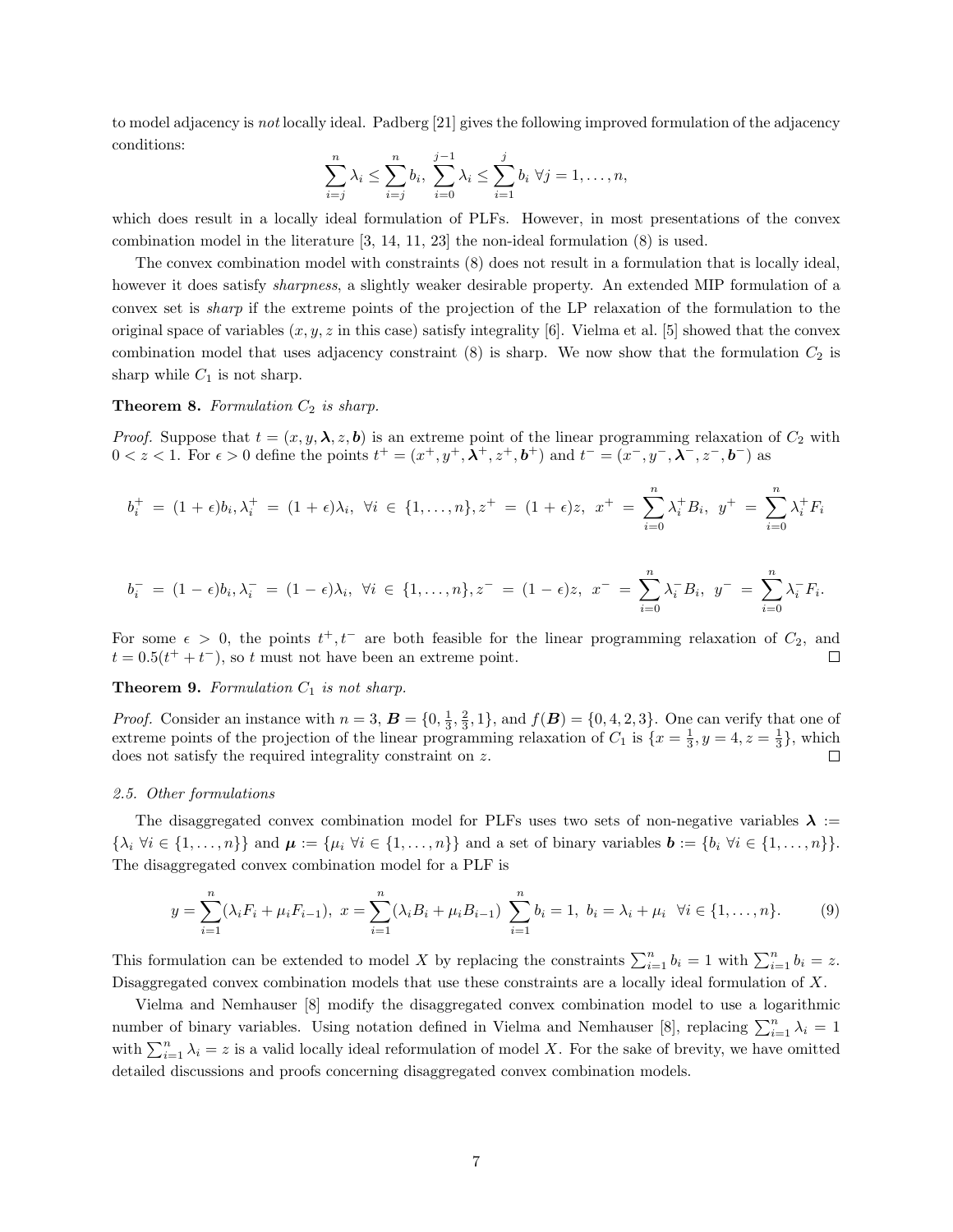#### 3. Computational Results

In this section, we illustrate with numerical experiments the impact of using a locally ideal formulation  $(S_2)$  instead of a weaker model  $(S_1)$  that is not locally ideal.

#### 3.1. Practical Application

To make the numerical comparison, we consider an advertising budget allocation problem introduced by Zoltners and Sinha [24]. In this problem, a company is required to allocate an advertising budget D among a set K of advertising strategies for a set of P products. Let  $x_{jk}$  denote the amount of the advertising resource allocated to strategy  $k \in \mathcal{K}$  for product  $j \in \mathcal{J}$ . The company incurs a fixed cost  $G_j$  for entering the market with product  $j \in \mathcal{J}$  as well as a variable cost  $c_{jk}$  for each unit of the resource allocated to strategy  $k \in \mathcal{K}$ of product  $j \in \mathcal{J}$ . The return on investment is evaluated by piecewise-linear functions  $y_{jk} = f_{jk}(x_{jk})$  which have the typical form shown in Figure 2.



Figure 1: Sample curves modeling return on investment for five different product/strategy pairs.

A MIP formulation for this problem is

$$
\max \sum_{i \in \mathcal{J}} \sum_{j \in \mathcal{K}} y_{jk}
$$
\n
$$
\sum_{i \in \mathcal{J}} \sum_{j \in \mathcal{K}} c_{jk} x_{jk} + \sum_{i \in \mathcal{J}} G_j z_j \le D
$$
\n
$$
(x_{jk}, y_{jk}, z_j) \in X_{jk} \quad \forall j \in \mathcal{J}, k \in \mathcal{K},
$$
\n
$$
(AP)
$$

where  $X_{jk}$  is meant to denote that each of the triplets of variables  $(x_{jk}, y_{jk}, z_j)$  must lie in a set X (defined in (3)) specific to the product/strategy pair. We denote by  $AP(S_1)$  the MIP formulation of AP that uses  $S_1$  to model (3) and  $AP(S_2)$  as the MIP formulation of AP that uses the stronger formulation  $S_2$ .

#### 3.2. Numerical Results

We report tests conducted on 120 simulated instances of  $AP(X)$ . We created 20 random instances for each of the six problem sizes  $(|\mathcal{J}|, |\mathcal{K}|, n) \in \{(50, 50, 10), (50, 100, 10),$ 

(100, 100, 10),(50, 50, 20),(50, 100, 20),(100, 100, 20)}. All instances were solved to 0.1% optimality using Gurobi 4.5.1 with default options on 2.66GHz Intel Core2 Quad CPU Q9400 processor with 8GB RAM. For all instances, we compare the quality of the LP relaxation as the percentage gap between the root LP relaxation value of the MIP formulations  $AP(S_2)$  and  $AP(S_1)$  relative to the optimal solution for each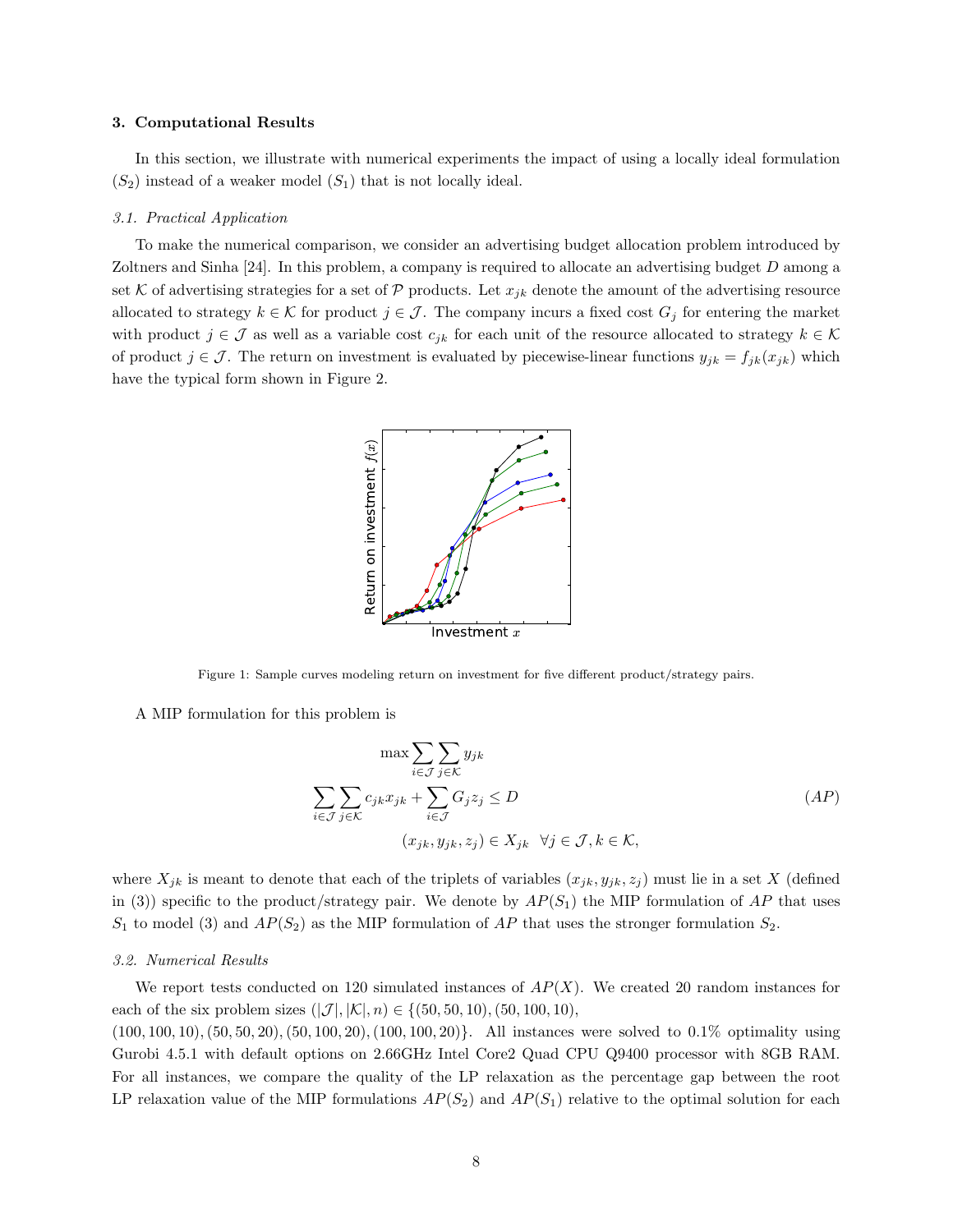| Metric        | Model     | A.M   | St. Dev | G.M   |
|---------------|-----------|-------|---------|-------|
| LP gap $(\%)$ | $AP(S_2)$ | 0.05  | 0.05    | 0.03  |
|               | $AP(S_1)$ | 19.7  | 1.5     | 19.6  |
| Time(s)       | $AP(S_2)$ | 16.8  | 12.0    | 12.3  |
|               | $AP(S_1)$ | 703.0 | 853.1   | 255.6 |
| <b>Nodes</b>  | $AP(S_2)$ | 26.3  | 33.1    | 9.2   |
|               | $AP(S_1)$ | 402.9 | 312.4   | 314.5 |
|               |           |       |         |       |

Table 2: Summary of performance of formulations  $AP(S_2)$  and  $AP(S_1)$  on 120 simulated instances. Arithmetic mean, standard deviation, and geometric mean are shown.

instance. We also measure the CPU time taken (using a single thread) and number of nodes in the search tree. Table 2 shows the summary statistics of our experiment.

The results convincingly demonstrate the advantage of using the locally ideal formulation  $AP(S_2)$ . The average root gap for  $AP(S_2)$  was 0.05%, while for  $AP(S_1)$  the average root gap was 19.6%. In fact, the best root gap for any instance of  $AP(S_1)$  was 17.1%. In terms of MIP solve times,  $AP(S_1)$  was solved on average in 703 seconds, while  $AP(S_2)$  was solved 41.8 times faster on average. In the worst case, Gurobi explored 1117 times more nodes on an instance modeled with  $AP(S_1)$  than with  $AP(S_2)$ . Clearly, one should use the locally ideal model  $AP(S_2)$ .

#### 4. Concluding remarks

In this paper, we present a theoretical and computational comparison of MIP models for PLFs where a binary indicator variable determines if the function is required to be evaluated. We propose strong formulations for this general class of MIP models by extending standard textbook PLF models including the incremental method, SOS2-based models, the multiple choice model, the convex combination model, and others. We showed in all cases that our formulations are either locally ideal or sharp, while a standard formulation that uses a variable upper bound constraint is not. Our numerical experiments demonstrate that our proposed formulations have significant computational advantages.

# References

- [1] E. W. L. Beale, J. A. Tomlin, Special facilities in a general mathematical programming system for non-convex problems using ordered sets of variables, in: J. Lawrence (Ed.), Proceedings of the 5th International Conference on Operations Research, 1970, pp. 447–454.
- [2] H. M. Markowitz, A. S. Manne, On the Solution of Discrete Programming Problems, Econometrica 25 (1957) 84–110.
- [3] G. Dantzig, On the significance of solving linear programming problems with some integer variables, Econometrica, Journal of the Econometric Society 28 (1960) 30–44.
- [4] A. Balakrishnan, S. C. Graves, A composite algorithm for a concave-cost network flow problem, Networks 19 (1989) 175–202.
- [5] J. P. Vielma, S. Ahmed, G. Nemhauser, Mixed-Integer Models for Nonseparable Piecewise-Linear Optimization: Unifying Framework and Extensions, Operations Research 58 (2009) 303–315.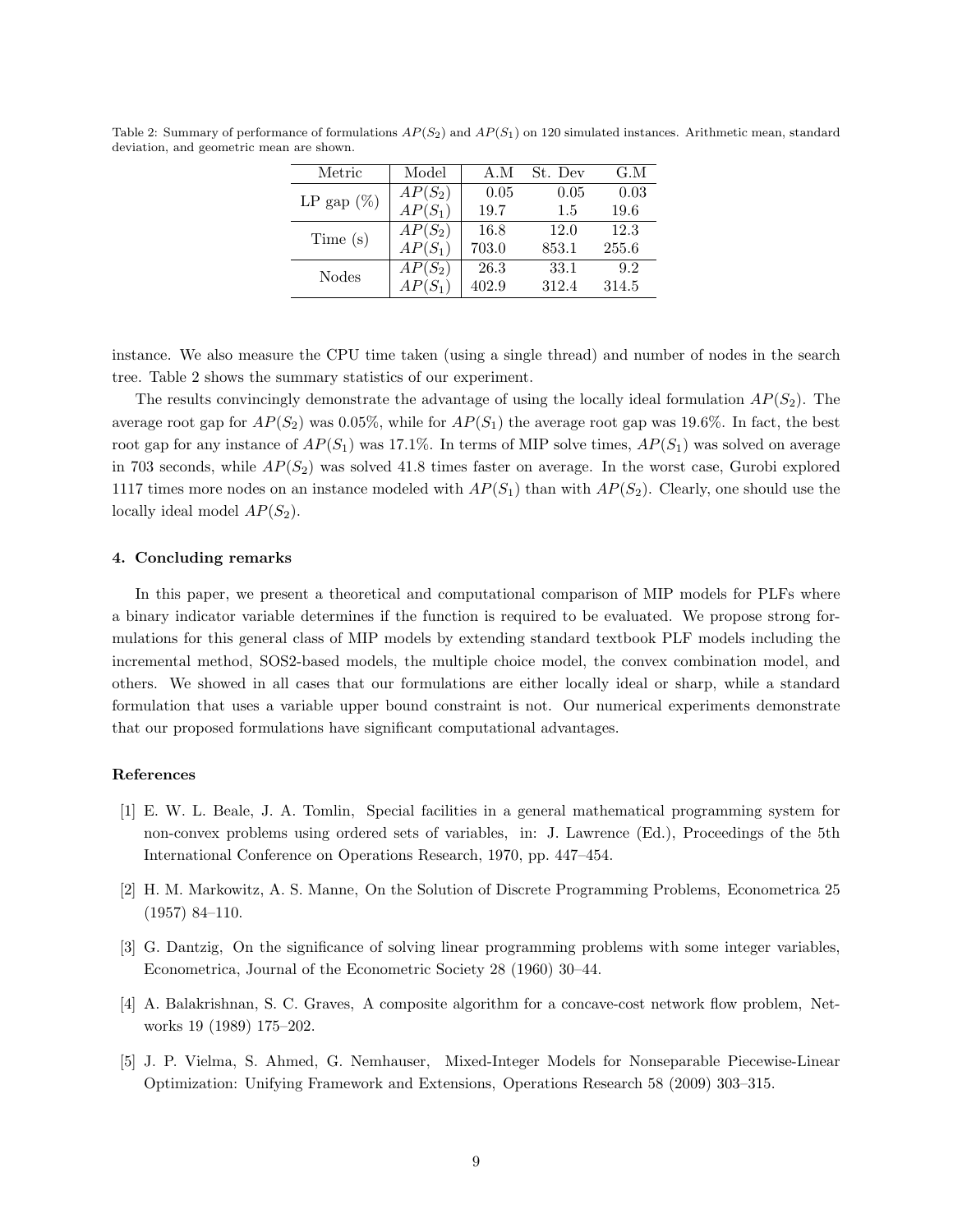- [6] R. G. Jeroslow, J. K. Lowe, Modelling with integer variables, in: Mathematical Programming at Oberwolfach II, volume 22 of Mathematical Programming Studies, Springer Berlin Heidelberg, 1984, pp. 167–184. 10.1007/BFb0121015.
- [7] R. R. Meyer, Integer and mixed-integer programming models: General properties, Journal of Optimization Theory and Applications 16 (1976) 191–206.
- [8] J. P. Vielma, G. L. Nemhauser, Modeling disjunctive constraints with a logarithmic number of binary variables and constraints, Mathematical Programming 128 (2009) 49–72.
- [9] A. Martin, M. Möller, S. Moritz, Mixed Integer Models for the Stationary Case of Gas Network Optimization, Mathematical Programming 105 (2006) 563–582.
- [10] N. Alguacil, A. L. Motto, A. J. Conejo, Transmission expansion planning: a mixed-integer LP approach, IEEE Transactions on Power Systems 18 (2003) 1070–1077.
- [11] V. Gupta, I. E. Grossmann, An Efficient Multiperiod MINLP Model for Optimal Planning of Offshore Oil and Gas Field Infrastructure, Industrial & Engineering Chemistry Research 51 (2012) 6823–6840.
- [12] M. Carrion, J. M. Arroyo, A Computationally Efficient Mixed-Integer Linear Formulation for the Thermal Unit Commitment Problem, IEEE Transactions on Power Systems 21 (2006) 1371–1378.
- [13] L. Lodish, CALLPLAN: An interactive salesman's call planning system, Management Science 18 (1971).
- [14] A. Borghetti, S. Member, C. D. Ambrosio, A. Lodi, S. Martello, An MILP Approach for Short-Term Hydro Scheduling and Unit Commitment With Head-Dependent Reservoir, IEEE Transactions on Power Systems 23 (2008) 1115–1124.
- [15] O. Günlük, J. Linderoth, Perspective reformulation and applications, Mixed Integer Nonlinear Programming (2012) 1–29.
- [16] M. W. Padberg, M. P. Rijal, Location, Scheduling, Design and Integer Programming, Journal of The Operational Research Society 49 (1998) 93–98.
- [17] K. L. Croxton, B. Gendron, T. L. Magnanti, Comparison of Mixed-Integer Programming Models for Nonconvex Piecewise Linear Cost Minimization Problems, Management Science 49 (2003) 1268–1273.
- [18] A. B. Keha, I. R. de Farias, G. L. Nemhauser, Models for representing piecewise linear cost functions, Operations Research Letters 32 (2004) 44–48.
- [19] O. Günlük, J. Linderoth, Perspective relaxation of mixed integer nonlinear programs with indicator variables, Mathematical Programming Series B 104 (2010) 186–203.
- [20] E. Balas, Disjunctive programming, in: Annals of Discrete Mathematics 5: Discrete Optimization, North Holland, 1979, pp. 3–51.
- [21] M. Padberg, Approximating separable nonlinear functions via mixed zero-one programs, Operations Research Letters 27 (2000) 1–5.
- [22] J. Lee, D. Wilson, Polyhedral methods for piecewise-linear functions i: the lambda method, Discrete Applied Mathematics 108 (2001) 269 – 285.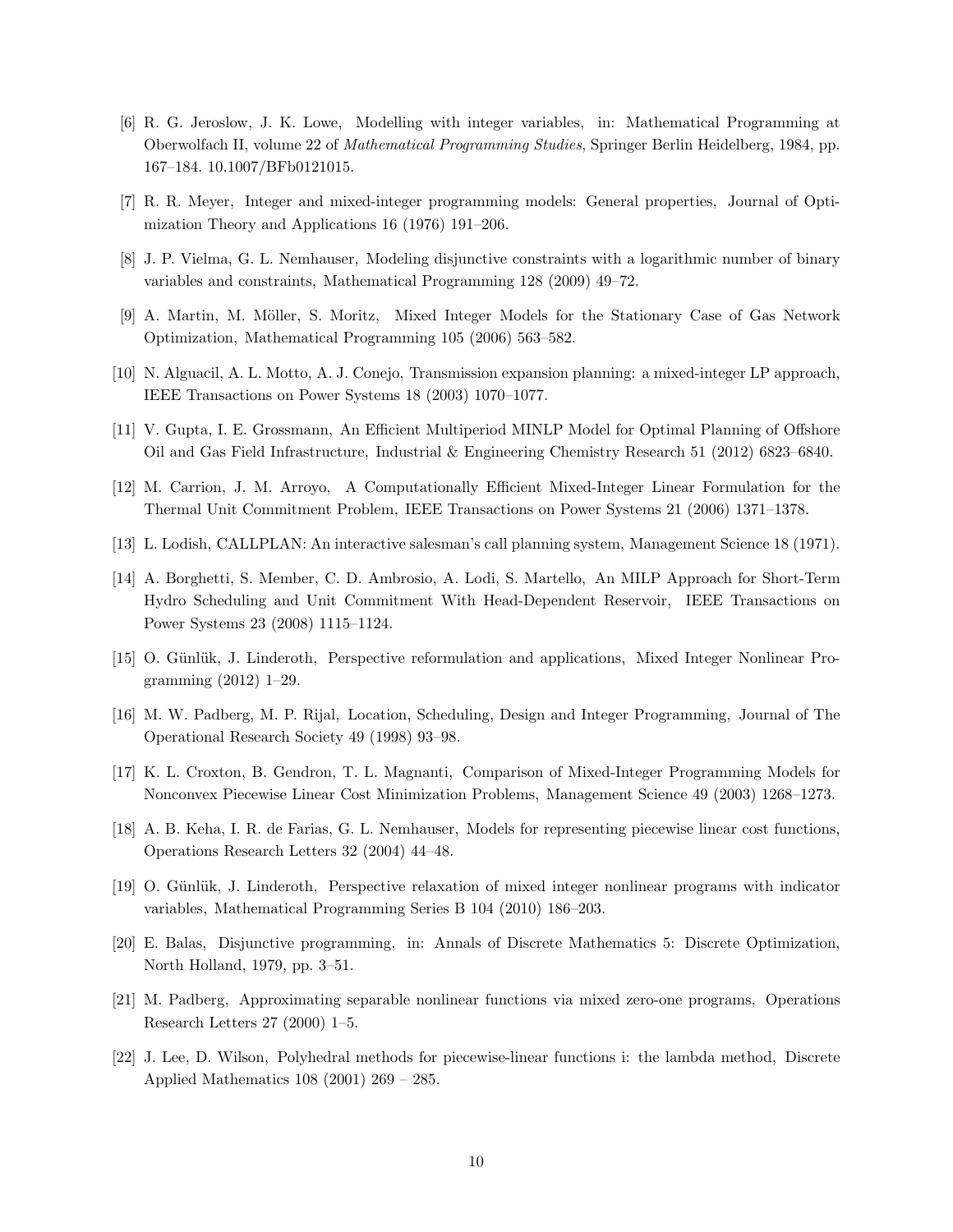- [23] B. Geißler, A. Martin, A. Morsi, L. Schewe, Using piecewise linear functions for solving MINLPs, in: J. Lee, S. Leyffer (Eds.), Mixed Integer Nonlinear Programming, volume 154 of The IMA Volumes in Mathematics and its Applications, Springer, 2012, pp. 287–314.
- [24] A. Zoltners, P. Sinha, Integer programming models for sales resource allocation, Management Science 26 (1980) 242–260.

# Data generation

The three components of the instances used are the return on investment functions  $f_{jk}(\cdot) \forall j \in \mathcal{J} k \in \mathcal{K}$ , fixed costs  $G_j \ \forall j \in \mathcal{J}$  for entering each product market and variable costs  $c_{jk} \ \forall j \in \mathcal{J}, k \in \mathcal{K}$  per unit of budget allocated for marketing strategy  $k \in \mathcal{K}$  of product  $j \in \mathcal{J}$ . We now describe how each of these components were generated.

#### Return on investment functions

In our sample application, the return on investment is evaluated by piecewise-linear functions  $f_{jk}(\cdot)$  which have the typical form shown in Figure 1.

Figure 2: Sample curves modeling return on investment for five different product/strategy pairs.



Let  $R(a, b, i, n)$  denote a random variable that lies between  $a + \frac{i(b-a)}{n}$  $\frac{(-a)}{n}$  and  $a + \frac{(i+1)(b-a)}{n}$  with a distribution  $a + \frac{b-a}{n}(i + \beta(2, 2))$  where  $\beta(2, 2)$  is the beta distribution with both parameters set to 2. For each product  $j \in \mathcal{J}$ , the domain of  $f_{ik}(\cdot)$   $\forall k \in \mathcal{K}$  was generated using

$$
d_j \sim R(4,8,j,|\mathcal{J}|)
$$

and the range was generated as

$$
r_j \sim R(0.5, 1, j, |\mathcal{J}|)
$$

where the notation j overloads both the product  $j \in \mathcal{J}$  and an unique index for the product between 1 and J. The desired s-shaped functions were generated by dividing the domain  $[0, d_i]$  of  $f_{ik}(\cdot) \forall k \in \mathcal{K}$  into three parts such that  $f_{jk}(\cdot)$  is concave increasing in  $[0, a_{jk}^1]$ , convex increasing in  $[a_{jk}^1, a_{jk}^2]$  and concave increasing again in  $[a_{jk}^2, d_j]$ . The random variables  $a_{jk}^2$  and  $a_{jk}^2$  were generated using

$$
a_{jk}^1 \sim d_j R(0.1, 0.5, j, |\mathcal{J}|)
$$
  
 $a_{jk}^2 \sim d_j R(0.3, 0.7, j, |\mathcal{J}|).$